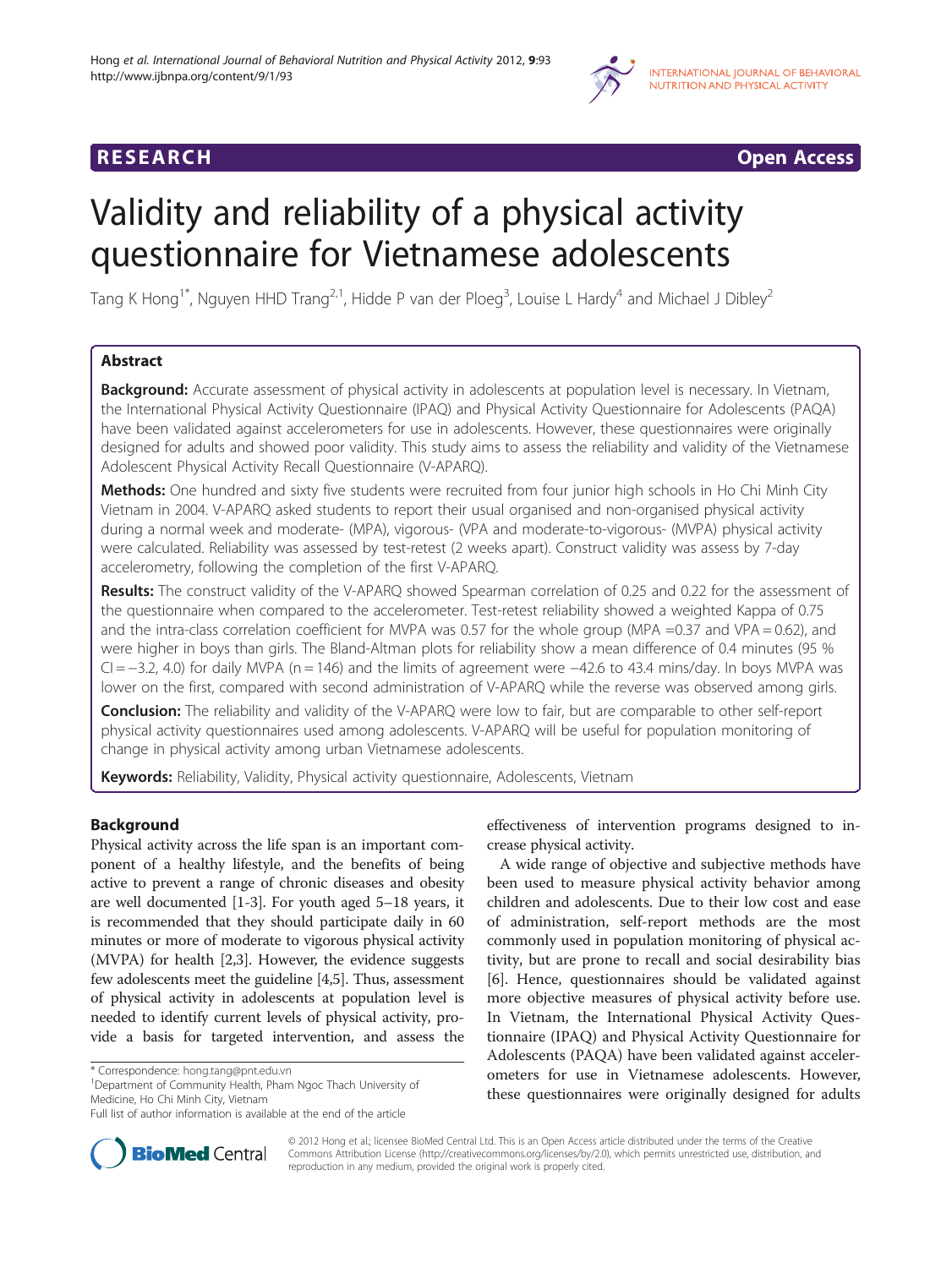and showed "poor validity to be used as a population instrument in Vietnam" [[7\]](#page-5-0). The Adolescent Physical Activity Recall Questionnaire (APARQ), which has been developed and validated among adolescents in Australia [[8,](#page-5-0)[9\]](#page-6-0), was considered a potentially acceptable self-report questionnaire for Vietnamese youth. The purpose of this study was to determine the test–retest reliability and construct validity of a translated and culturally adapted version of APARQ (i.e., Vietnamese-APARQ or V-APARQ) for assessing MVPA among Vietnamese youth.

## Methods

### Study design

A convenience sample of adolescents who were participating in a longitudinal study of school students (Ho Chi Minh City Youth Cohort Study, HCMC-YCS) were recruited. Reliability of the V-APARQ was assessed using two week test-retest and the construct validity was determined by accelerometry, which was worn between the first and second administration of the V-APARQ.

#### Participant recruitment

Four junior high schools (Grades 6 – 9) were selected at random from schools participating in the HCMC-YCS in 2004 [\[10](#page-6-0)]. Two schools were based in wealthy urban districts and two from less wealthy urban districts. In each selected school, one class of Grade 6 was chosen and students were invited to participate in the study. In total, 165 students from the four schools were sampled. The study was approved by the Ethics Committee of Pham Ngoc Thach University of Medicine. Written consent was obtained from both students and their parents prior to data collection.

## Outcome assessment

The APARQ [\[8\]](#page-5-0) was adapted and translated into Vietnamese. Briefly, APARQ asks students to think about a normal week during summer school and winter school terms and report separately time spent in organized and nonorganized physical activities. Students report the activity, the duration and frequency for each activity reported. In order to ensure APARQ was suitable for Vietnamese youth, a modified version of APARQ was guided by formative research. This formative research comprised focus group discussions among adolescents, and physical education teachers from 30 junior high schools of different areas in Ho Chi Minh City to identify the range of physical activities that needed to be considered in the questionnaire. The purpose of these discussions was to make sure the list of common activities was appropriate for use with Vietnamese adolescents. After group discussions, a list of common activities done by junior high school students was created and added to the APARQ as prompts to help the students recall their activities. The revised questionnaire

was pilot tested in approximately 20 junior high schools  $(n = 96)$  prior to the validation study. Some minor changes were made based on the pilot. For example, the form included some open-ended questions for physical activities not included in the list. Furthermore, the questionnaire also included mode and time in commuting to school.

In Ho Chi Minh City, because of the tropical environment, there is no clear difference between the summer and winter school terms. Hence, the original APARQ questionnaire was modified and asks students to report time spent in organised and non-organised sports and games at school, before and after school and on weekends during both the school term and the summer holidays. The questions on frequency and duration of each activity were administered during class time with the researcher providing prompts. The interviewers helped the students to remember activities they have engaged in at school, at home, during school time and summer holidays by following a suggested list of common activities at the end of the V-APARQ. The interviewers also helped the students to assign activities into organized and non-organized columns, and to confirm if the activities were in training or in competition. Four interviewers administered the V-APARQ during class time and assisted the students to answer the questionnaires.

Physical activity was also assessed by an Actigraph GT1M accelerometer (Actigraph, LLC, Pensacola, FL, USA), an accepted construct measure of physical activity [[11\]](#page-6-0). The Actigraph accelerometers were initialised to collect data in 1-minute epochs and students were asked to wear the accelerometer on the right hip for seven consecutive days, except during sleep and water based activities.

#### Data management and analysis

Data on self-reported physical activity were cleaned based on the guidelines of the original APARQ [\[8](#page-5-0)]. Calculations were conducted separately for school term and summer holidays and for organised and non-organised activities. Each activity was categorized as a moderate physical activity (MPA) or vigorous physical activity (VPA) based on the Compendium of Physical Activities [[12,13](#page-6-0)]. In Vietnam the school term is 38 weeks and summer holidays 14 weeks, so responses were weighted as; time spent in each activity per week = (Time spent in each activity per week in school term  $* 38/52$ ) + (Time spent in each activity per week in summer holidays \* 14/52).

For the accelerometer, average time spent per day in MPA ( $\geq$ 3 MET and <6 MET), VPA ( $\geq$ 6 MET) and moderate-to-vigorous physical activity (MVPA) (≥3 MET) were calculated using existing age specific cut points for accelerometer activity counts [\[14,15](#page-6-0)]. Non-wear time was defined as 10 minutes of consecutive zeroes [\[16\]](#page-6-0). Only participants who wore the accelerometer for eight or more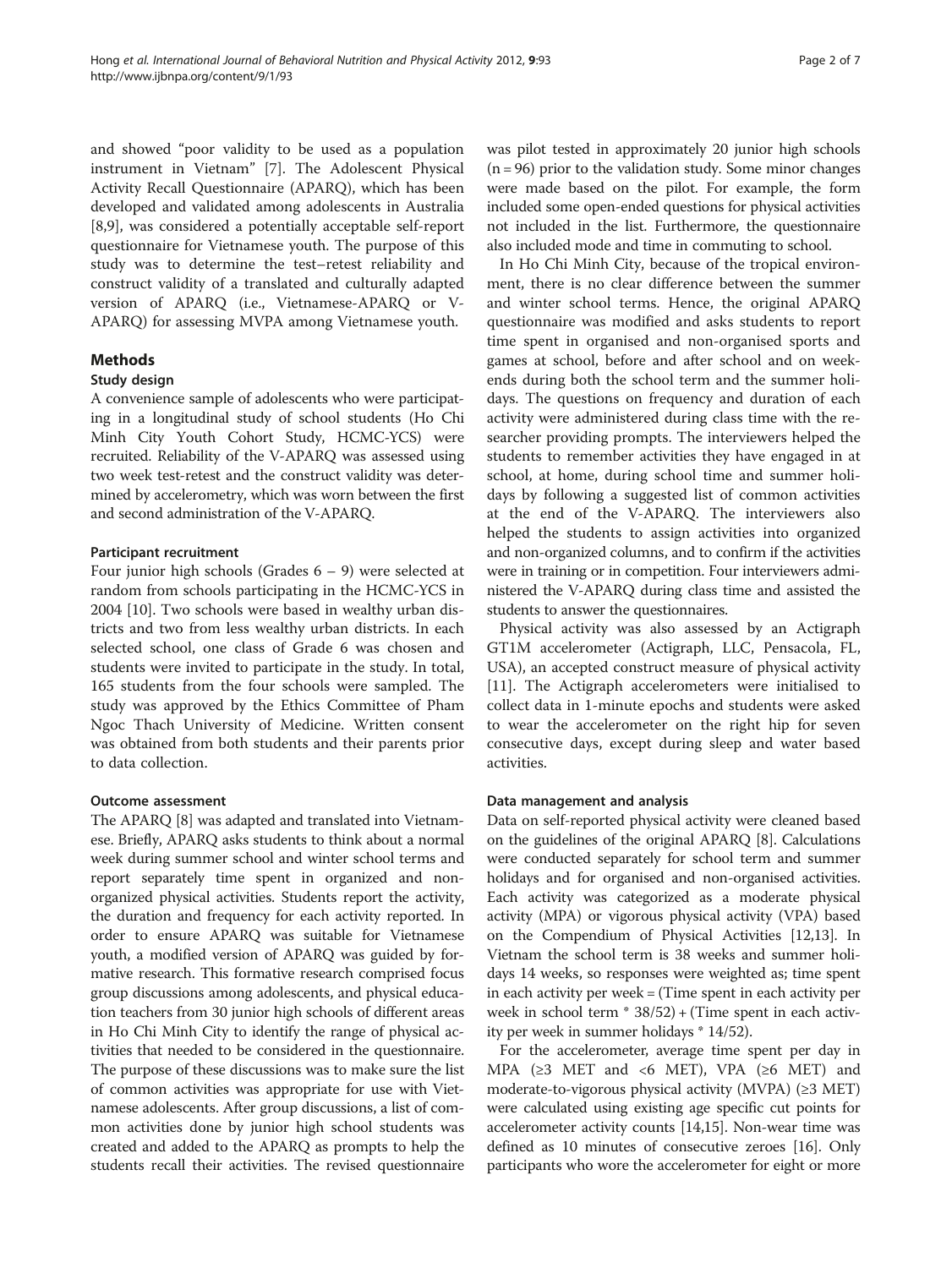hours per day on at least four out of seven days were included in the analysis.

MVPA was calculated in minutes per day for both the V-APARQ and accelerometer. As the distributions of the physical activity data were skewed, the median and interquartile range were presented. For validity, the differences between the two methods were tested using Mann–Whitney test. Spearman's coefficients were calculated to assess the construct validity correlation between time (minutes per day) spent in MPA, VPA, and MVPA from each of the two V-APARQ assessments and the accelerometer. We also assessed the agreement of quintiles of time spent in MPA, VPA and MVPA based on the two measures using quadratic weighted Kappa statistics. The weighted Kappa was interpreted as follows: < 0.20: Slight agreement, 0.21– 0.40: Fair agreement, 0.41–0.60: Moderate agreement, 0.61–0.80: Substantial agreement, 0.81–0.99: Almost perfect agreement [[17\]](#page-6-0). Bland-Altman plots were used to evaluate the level of agreement between the two V-APARQ measurements [[18,19\]](#page-6-0). The data were analysed using STATA version 12 (Stata Corporation statistical packages, 2011).

## Results

A total of 165 students participated in the study, and 146 students (88%) had complete data (47% male). Mean and standard deviation of students' age, weight, height and body mass index of the participants were 12.7 years  $(\pm 0.6)$ , 40.4  $(\pm 9.1)$  kg, 147.4  $(\pm 7.7)$  cm and 18.9  $(\pm 3.0)$ kg/m<sup>2</sup>, respectively.

## Validity

Table 1 shows descriptive data from the accelerometer and the V-APARQ, stratified by sex. Overall, the median of time reported for MPA was approximately  $70 \sim 80$ minutes and 11 minutes for VPA on the V-APARQ, which was significantly more than the median time measured by the accelerometer (57 minutes and 3 minutes, respectively)  $(p < 0.001)$ . Boys spent more time in MPA and VPA, measured by V-APARQ and accelerometer, compared with girls.

Table [2](#page-3-0) shows the Spearman correlation coefficients of time spent in MPA, VPA and MVPA measured by the accelerometers and for each administration of V-APARQ by sex. There were no differences in the correlation coefficients between accelerometer and the first and second administrations of V-APARQ. Overall, the correlation coefficients for MVPA were 0.25 and 0.22 for the first and second administrations, respectively, compared with accelerometry. Correlation coefficients were stronger for VPA compared with MPA and MVPA, and the coefficients were higher among boys compared with girls.

## Reliability

Two week test-re-test (V-APARQ1 and V-APARQ2) showed that the median time (mins/day) spent in MPA, VPA and MVPA were not significantly different (pvalues = 0.44, 0.98, 0.88, respectively). Intraclass correlation coefficients ranged from 0.37 (MPA) to 0.62 (VPA) and 0.57 (MVPA), and were higher in boys than in girls. Weighted Kappa values showed moderate agreement for MVPA (Table [3](#page-3-0)).

The Bland-Altman plots show that among boys, MVPA was lower on the first, compared with second administration of V-APARQ while the reverse was observed among girls. In boys, the higher the values reported in the V-APARQ1, the larger were the errors between two V-APARQs, but this pattern was not seen for girls. (Figures [1](#page-4-0) and [2](#page-4-0)).

## **Discussion**

The reliability and validity of the V-APARQ were low to fair, but are comparable to other self-report physical activity questionnaires used among adolescents. V-APARQ will be useful for population monitoring of change in physical activity among Vietnamese youth.

Table 1 Median and inter-quartile range [IQR] of students' MPA, VPA, and MVPA (mins/day) by instrument and sex  $(n = 146)$ 

|              |              | All $(n = 146)$ |               |                                                                                                           | Boys $(n=69)$  |                       | Girls $(n = 77)$                                          |              |              |
|--------------|--------------|-----------------|---------------|-----------------------------------------------------------------------------------------------------------|----------------|-----------------------|-----------------------------------------------------------|--------------|--------------|
|              |              |                 | <b>Median</b> | Accelerometers V-APARQ1 <sup>ª</sup> V-APARQ2 <sup>b</sup> Accelerometers V-APARQ1 <sup>ª</sup><br>Median |                | V-APARQ2 <sup>b</sup> | Accelerometer V-APARQ1 <sup>ª</sup> V-APARQ2 <sup>b</sup> | Median       | Median       |
|              | Median       | Median          |               |                                                                                                           | <b>Median</b>  | Median                | <b>Median</b>                                             |              |              |
|              | [IOR]        | [IOR]           | [IQR]         | [IQR]                                                                                                     | [IQR]          | [IOR]                 | [IOR]                                                     | [IQR]        | [IQR]        |
| MPA (min/d)  | 57.4         | 80.4            | 72.4          | 74.7                                                                                                      | 127.7          | 130.1                 | 42.5                                                      | 48.2         | 50.2         |
|              | [40.4, 75.0] | [50.4, 124.8]   | [40.9, 174.1] | [63.0, 92.6]                                                                                              | [106.8, 160.6] | [39.9, 178.1]         | [29.3, 57.0]                                              | [19.8, 64.8] | [29.8, 57.5] |
| VPA (min/d)  | 3.0          | 10.4            | 10.1          | 7.8                                                                                                       | 11.3           | 14.6                  | 1.6                                                       | 10.4         | 7.8          |
|              | [1.4, 7.8]   | [8.2, 14.3]     | [6.6, 13.9]   | [3.8, 14.8]                                                                                               | [3.2, 21.9]    | [14.3, 52.9]          | [0.8, 2.8]                                                | [6.7, 15.9]  | [5.0, 15.0]  |
| MVPA (min/d) | 61.3         | 90.8            | 82.3          | 83.4                                                                                                      | 139.5          | 144.6                 | 45.0                                                      | 58.8         | 58.1         |
|              | [41.8, 84.0] | [56.0, 137.8]   | [56.3, 139.4] | [69.0, 109.3]                                                                                             | [126.5, 157.2] | [125.4, 167.4]        | [29.8, 57.5]                                              | [40.6, 74.4] | [47.2, 73.2] |

 $a$  = first administration of V-APARQ.<sup>; b</sup> = second administration of V-APARQ.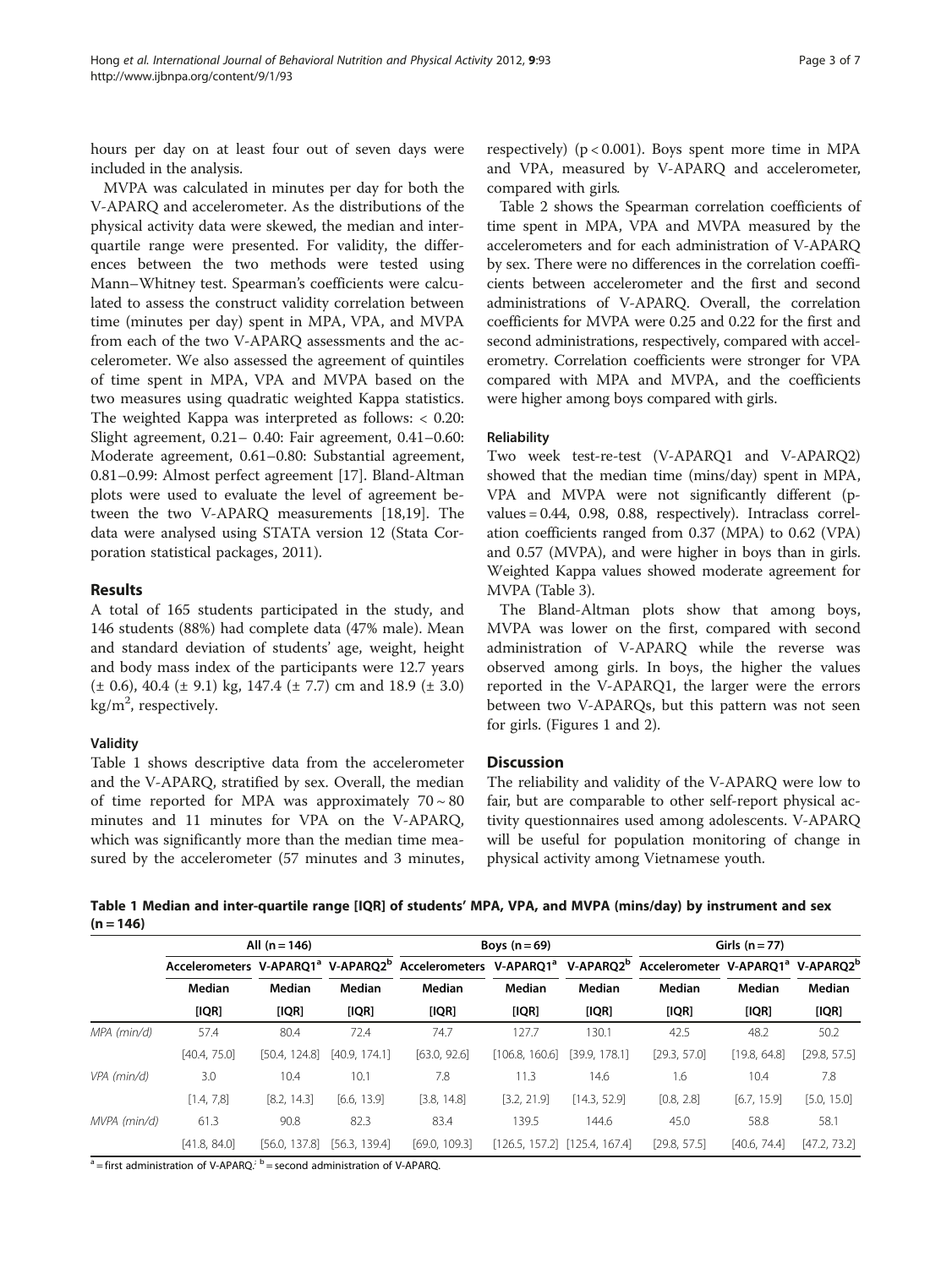|             | <b>Accelerometer vs V-APARQ1</b> |             |            | <b>Accelerometer vs V-APARQ2</b> |             |            | Differences between accelerometers and V-APAROs |              |             |  |
|-------------|----------------------------------|-------------|------------|----------------------------------|-------------|------------|-------------------------------------------------|--------------|-------------|--|
|             | All                              | <b>Boys</b> | Girls      | All                              | <b>Boys</b> | Girls      | All                                             | Boys         | Girls       |  |
|             | $(n = 146)$                      | $(n = 69)$  | $(n = 77)$ | $(n = 146)$                      | $(n = 69)$  | $(n = 77)$ | Mean                                            | Mean         | Mean        |  |
|             |                                  |             |            |                                  |             |            | (95 % CI)                                       | (95 % C)     | (95 % C)    |  |
| <b>MPA</b>  | $0.19*$                          | $0.24*$     | $0.10*$    | $0.18*$                          | $0.25*$     | $0.12*$    | 30.2                                            | 60.7         | 3.2         |  |
|             |                                  |             |            |                                  |             |            | (22.7, 37.6)                                    | (50.1, 71.4) | (0.0, 8.6)  |  |
| VPA         | $0.50*$                          | $0.52*$     | $0.48*$    | $0.48*$                          | $0.52*$     | $0.43*$    | 4.3                                             | 0.2          | 7.6         |  |
|             |                                  |             |            |                                  |             |            | (2.0, 6.6)                                      | (0.0, 4.3)   | (5.3, 9.8)  |  |
| <b>MVPA</b> | $0.25*$                          | $0.30*$     | $0.18*$    | $0.22*$                          | $0.33*$     | $0.15*$    | 35.9                                            | 61.3         | 10.1        |  |
|             |                                  |             |            |                                  |             |            | (23.3, 48.4)                                    | (40.9, 87.6) | (5.8, 20.4) |  |

<span id="page-3-0"></span>Table 2 Correlation coefficients and differences of time spent in MPA, VPA and MVPA measured by accelerometer and the V-APARQ

 $*$  Spearman correlation coefficients significantly different from zero (p < 0.05).

\*\* Differences between of accelerometers and the average of V-APARQs.

## Validity

While the correlation coefficients reported here were small, they are consistent with the psychometric properties reported for the original APARQ [[8](#page-5-0)] and by others for self-report questionnaires for physical activity among adolescents [[20](#page-6-0)]. For example, the study in Canada using Caltrac motion sensor had the correlation coefficient at 0.33 [[21\]](#page-6-0) and the HELENA study conducted in Europe using Actigraph GT1M accelerometers had correlation coefficient at 0.25-0.30 for MPA and VPA of the group aged 15–17 [[22\]](#page-6-0). Another study conducted on Vietnamese adolescents assessing the construct validity of two questionnaires IPAQ and PAQA also showed the correlation coefficients of 0.21 and 0.27 for urban areas.

In this study, the correlation coefficients found were higher in VPA than in MPA when comparing the data obtained with V-APARQ and those from the accelerometers. It has been reported in many studies that low and moderate intensity activities are the most difficult for adolescents to recall accurately because these activities are accumulated throughout the day and are diverse resulting in poorer recall [[23,24\]](#page-6-0). In contrast, vigorous intensity physical activities are more structured and stable over time and easier to recall [[25](#page-6-0)].

Our study found that, on average, children overestimated the time they spent in MPA by 60 min/day and the time they spent in VPA approximately by 7 min/day. These findings are consistent with other studies that have shown that VPA is typically reported with lower error [\[22,26](#page-6-0)].

#### Reliability

The test-retest reliability correlation coefficients in the present study gave similar values as seen in other reliability studies [[8](#page-5-0),[27](#page-6-0)], especially the original APARQ [\[8](#page-5-0)]. The overall ICC of 0.57 for MVPA indicates a negative score for test-retest reliability as suggested by Chinapaw et al. [[28\]](#page-6-0). It is possible that the activities reported changed during the two-week test-retest period resulting in a lower reliability.

The greater reliability coefficients for VPA compared with MPA could indicate better recall of vigorous activities. Other studies conducted in adolescents also found that reliability for estimations of time spent on VPA was

Table 3 Test-retest reliability (intraclass correlation coefficients - ICC); percent agreement and weighted Kappa of quintiles of time spent in MPA, VPA and MVPA, measured by V-APARQ assessments in a sample of 146 junior high school students

|             | -------------- |            |            |                     |             |            |                            |              |              |  |
|-------------|----------------|------------|------------|---------------------|-------------|------------|----------------------------|--------------|--------------|--|
|             | ICC            |            |            | Percent agreement** |             |            | Weighted Kappa** (95 % CI) |              |              |  |
|             | All            | Boys       | Girls      | All                 | <b>Boys</b> | Girls      | All                        | <b>Boys</b>  | Girls        |  |
|             | $(n = 146)$    | $(n = 69)$ | $(n = 77)$ | $(n = 146)$         | $(n = 69)$  | $(n = 77)$ | $(n = 146)$                | $(n = 69)$   | $(n = 77)$   |  |
| <b>MPA</b>  | $0.37*$        | $0.45*$    | $0.30*$    | 83.4                | 83.8        | 82.8       | 0.33                       | 0.34         | 0.33         |  |
|             |                |            |            |                     |             |            | (0.28, 0.35)               | (0.25, 0.50) | (0.29, 0.40) |  |
| <b>VPA</b>  | $0.62*$        | $0.65*$    | $0.60*$    | 88.0                | 87.8        | 88.2       | 0.52                       | 0.58         | 0.45         |  |
|             |                |            |            |                     |             |            | (0.42, 0.57)               | (0.43, 0.72) | (0.36, 0.58) |  |
| <b>MVPA</b> | $0.57*$        | $0.70*$    | $0.53*$    | 93.8                | 91.8        | 92.4       | 0.75                       | 0.78         | 0.70         |  |
|             |                |            |            |                     |             |            | (0.74, 0.78)               | (0.32, 0.85) | (0.30, 0.74) |  |

\* The % agreement and Kappa are based on quintiles.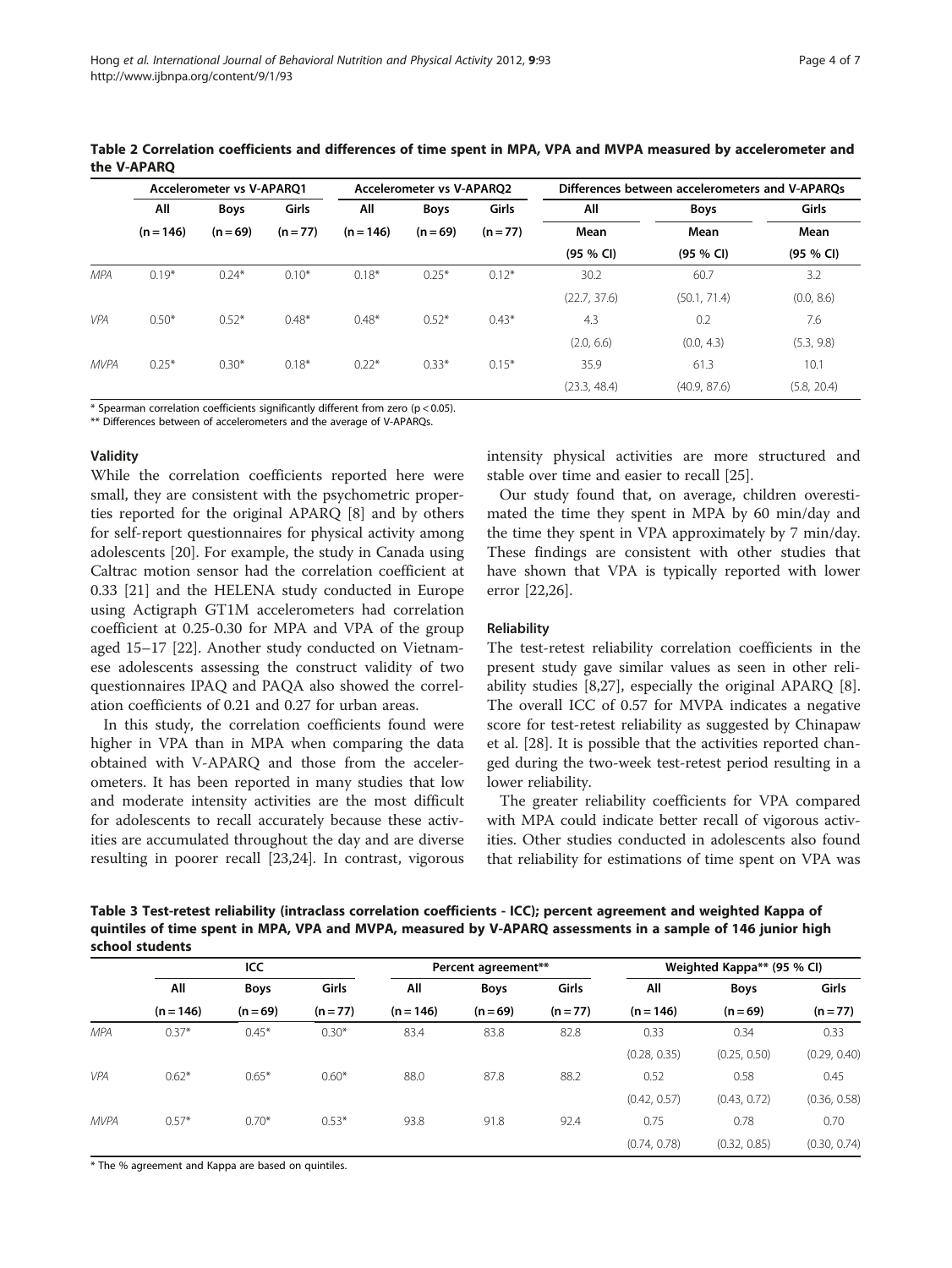better compared to MPA [\[7](#page-5-0)[,22](#page-6-0)]. However, this could also partially be explained by the notion that VPA are more fixed activities whereas the MPA are more variable [\[27](#page-6-0)]. It is important to note that the 2-week test-retest to assess the questionnaire's reliability will likely have picked up some actual variations in activities between the two assessments periods, which would have led to an underestimation of the reliability coefficient. The Bland–Altman plots further suggested that the V-APARQ has low reliability for MVPA in both boys and girls. The limits of

agreement (LOA) are indicating that some subjects under- or over-reported their time spent for MVPA in V-APARQ2 compared to V-APARQ1 with a difference observed between boys and girls. . It is difficult to determine if this reflects actual differences in physical activity behavior or is reflective of the measurement properties of the V-APARQ. It might be at least partly due to actual differences in physical activity behavior, as the second administration of the V-APARQ happened during a school exam period, while the first was during a regular



<span id="page-4-0"></span>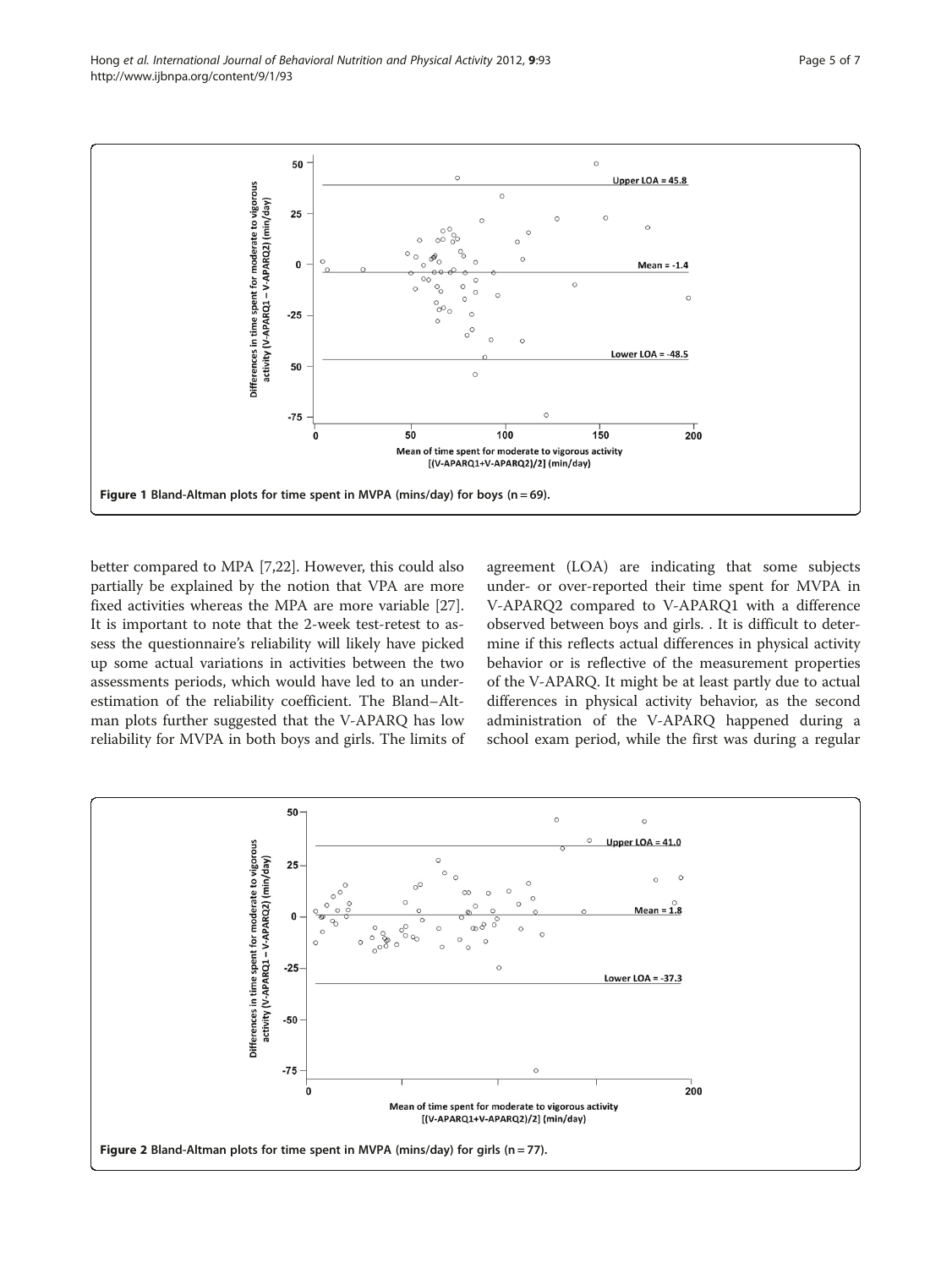<span id="page-5-0"></span>school period. Hence, the balance between physical activities and study time (including after class) could have been quite different.

A limitation of the study is the lack of consensus on cut points for MVPA among youth, which makes it hard to determine absolute validity. However, accelerometers are arguably the most appropriate construct measure to determine the validity of assessing adolescent physical activity. Limitations of accelerometer are that they underestimate physical activities without a strong vertical component (such as cycling) and that they were not worn during aquatic activities [\[29,30\]](#page-6-0). In the current study, activity counts were collected in 1 minute epochs and this might have underestimated high level intensity activities of short duration. This is known to lead to underestimations of physical activity in young children (i.e., <5 years old), in which data collection in 15 second epochs is recommended [\[31](#page-6-0)]. However, this is less likely to be a major issue in adolescent populations, where physical activity bouts are maintained for longer periods compared with pre-school aged children.

Intra-interviewer variability was not measured in this study, however interviewers were trained in the administration of the V-APARQ so that the administration would be consistent. Another limitation was that the study only included adolescents in urban areas and it is yet to be determined if the V-APARQ will be as accurate when applied to rural areas in Vietnam. Thus, the tool should be re-validated before being used in a rural setting.

One of the limitations in categorising physical activities reported by youth is the lack of a compendium which defines MET values for a range of activities. Current practice has been to apply adult MET values [[13\]](#page-6-0). This practice has been examined and efforts to build a physical activity compendium for youth were explored [[32](#page-6-0)]. However, the proposed youth compendium consists mainly of adult values due to a lack of energy cost studies (only 35 % of the values listed in the compendium are based on data measured in youth, the rest are estimated from the adult compendium). Furthermore, it has been proposed that the cut-point to define MPA among youth should be raised from 3 to 4 METS [[32\]](#page-6-0), but to date redefining MPA is yet to be internationally agreed upon. To this end, we believe that our definition and MET allocations are appropriate for this validation study.

## Conclusions

In conclusion, the results of this study overall suggest that the V-APARQ has low to fair reliability and validity. It can be considered as useful measure of physical activity as well as monitor change and trends in physical

activity among urban Vietnamese adolescents. Further validation in rural Vietnamese adolescents is advisable.

#### **Abbreviations**

APARQ: Adolescent Physical Activity Recall Questionnaire; HCMC-YCS: Ho Chi Minh City Youth Cohort Study; ICC: Intraclass correlation coefficients; IPAQ: International Physical Activity Questionnaire; MPA: Moderate physical activity; MVPA: Moderate to vigorous physical activity; PAQA: Physical Activity Questionnaire for Adolescents; VPA: Vigorous physical activity; V-APARQ: Vietnamese-Adolescent Physical Activity Recall Questionnaire.

#### Competing interests

No author has any financial and personal relationships with other people or organisations that could inappropriately influence (bias) our work.

#### Authors' contributions

TKH conducted data analysis and prepared the manuscript. NHHDT was responsible for management of data collection and entry and contributed part of data analysis. HvdP analysed data of accelerometers and also contributed to manuscript revision. LH provided advice about APARQ and the analysis of data and contributed to the manuscript revision. MD partly contributed to the analysis of data and preparation of the manuscript. No author has any financial or personal relationships with the organization sponsoring this research. The corresponding author has full access to all the data in the study and had final responsibility for the decision to submit for publication. All authors read and approved the final manuscript.

#### Acknowledgements

Data collection was conducted with a grant from the Nestlé Foundation, Switzerland. We would like to say thanks to Dr. Ho Thi Kim Lien, Department of Community Health, Pham Ngoc Thach University of Medicine, Dr. Phan Nguyen Thanh Binh and Dr. Nguyen Hong Vu, Nutrition Center of Ho Chi Minh City, and all data collectors for their enormous help in data collection, entry and cleaning for their helpful support in data collection and entry.

#### Author details

<sup>1</sup>Department of Community Health, Pham Ngoc Thach University of Medicine, Ho Chi Minh City, Vietnam. <sup>2</sup>Sydney School of Public Health Sydney Medical School, University of Sydney, NSW 2006, Australia. <sup>3</sup>Cluster for Physical Activity and Health, Sydney School of Public Health, University of Sydney, NSW 2006, Australia. <sup>4</sup>Prevention Research Collaboration, Sydney School of Public Health, University of Sydney, NSW 2006, Australia.

#### Received: 20 November 2011 Accepted: 18 July 2012 Published: 1 August 2012

#### References

- 1. U.S. Department of Health and Human Services: Physical Activity and Health: A Report of the Surgeon General. Atlanta: Centers for Disease Control and Prevention, National Center for Chronic Disease Prevention and Health Promotion; 1996:18.
- 2. WHO: Global recommendations on physical activity for health. Geneva: WHO Press; 2010:58.
- 3. Strong WB, et al: Evidence based physical activity for school-age youth. J Pediatr 2005, 146(6):732–737.
- 4. Kimm SY, et al: Decline in physical activity in black girls and white girls during adolescence. N Engl J Med 2002, 347(10):709–715.
- 5. Adams J: Trends in physical activity and inactivity amongst US 14–18 year olds by gender, school grade and race, 1993–2003: evidence from the youth risk behavior survey. BMC Publ Health 2006, 6:57.
- 6. Klesges LM, et al: Social desirability bias in self-reported dietary, physical activity and weight concerns measures in 8- to 10-year-old African-American girls: results from the Girls health Enrichment Multisite Studies (GEMS). Prev Med 2004, 38:78-87.
- 7. Lachat CK, et al: Validity of two physical activity questionnaires (IPAQ and PAQA) for Vietnamese adolescents in rural and urban areas. Int J Behave Nutr Phys Act 2008, 5:37.
- 8. Booth ML, et al: The reliability and validity of the Adolescent Physical Activity Recall Questionnaire. Med Sci Sports Exerc 2002, 34(12):1986–1995.